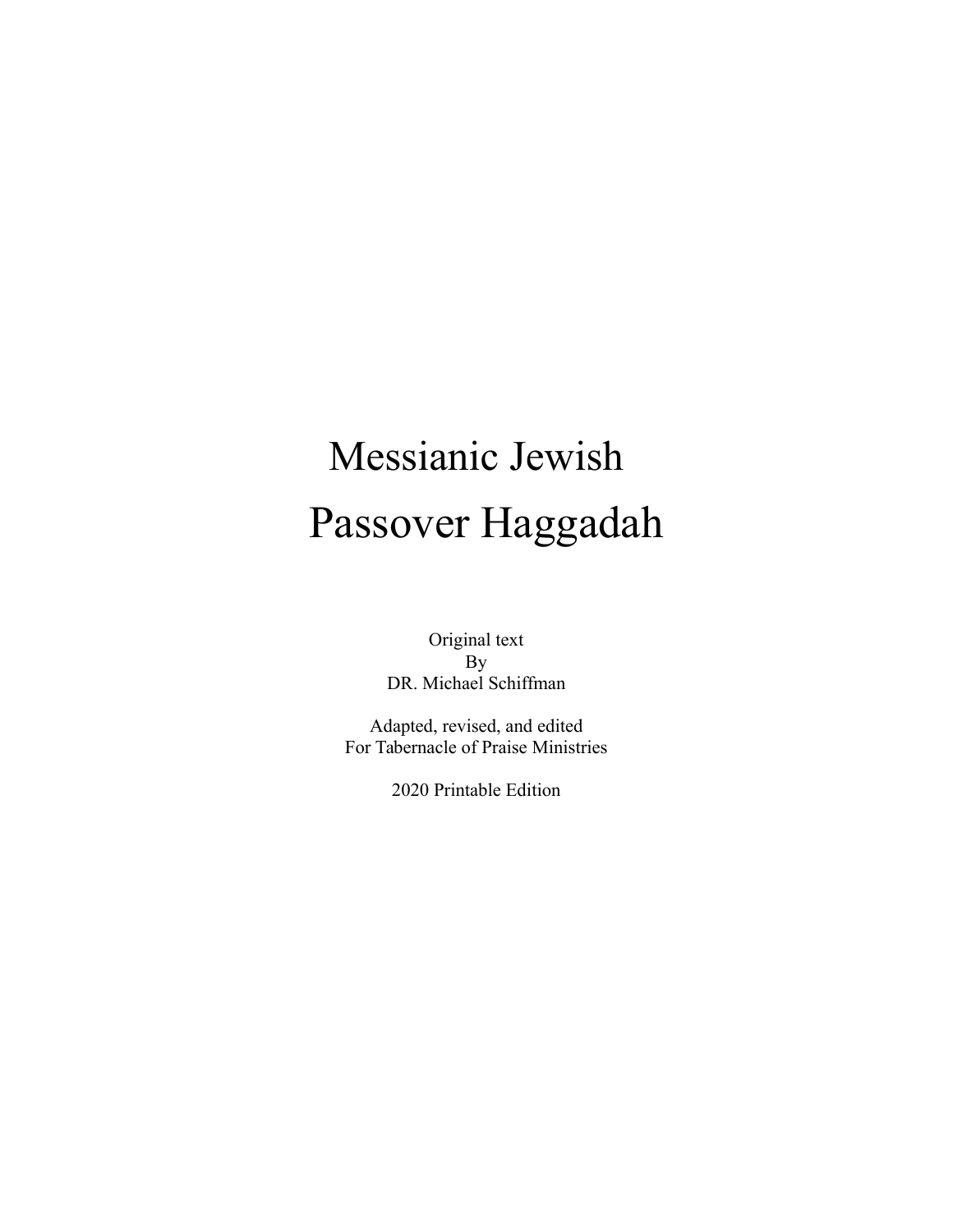When God brought our fathers out of Egypt, He commanded them to eat only unleavened bread with the Passover meal:

**"For seven days no yeast is to be found in your houses. And whoever eats anything with yeast in it must he cut off from the community of Israel, whether he is an alien or native. Eat nothing made with yeast. Wherever you live, you must eat unleavened bread." (Ex. 12: 19-20)**

*(Before the ceremony of searching for leaven begins, a candle is lit and the following prayer is recited)*

> Baruch Atah Adonai, Eloheynu Melech Ha-olam, Asher Kiddshanu B'mitzvo-tav, Vitzee-vanu Al be-ur Cha-maytz.

Blessed art Thou, O Lord our God, King of the universe, who made us holy with His commandments, and commanded us to remove the leaven.

*(The search for the leaven is concluded. After the leaven has been gathered and wrapped securely, the following is said...)*

"Any leaven that may still be in the house, which I have not seen or have not removed, shall be treated as if it does not exist and as the dust of the earth."

#### **Kindling the candles**

*(The lady of the house will kindle the candles and then say the following)*

Baruch Atah Adonai, Eloheynu Melech Ha-olam, Asher Kiddshanu, b'mitzvo-tav, vitzee-vah-nu l'had-leek nair shel yom tov.

Blessed art Thou. O Lord our God, King of the universe, who has made us holy by your commandments and has commanded us to kindle the festival lights.

*As a woman begins the Seder and brings light to the table, let us remember that the Lord used a woman to bring forth our Messiah, the light of the world.*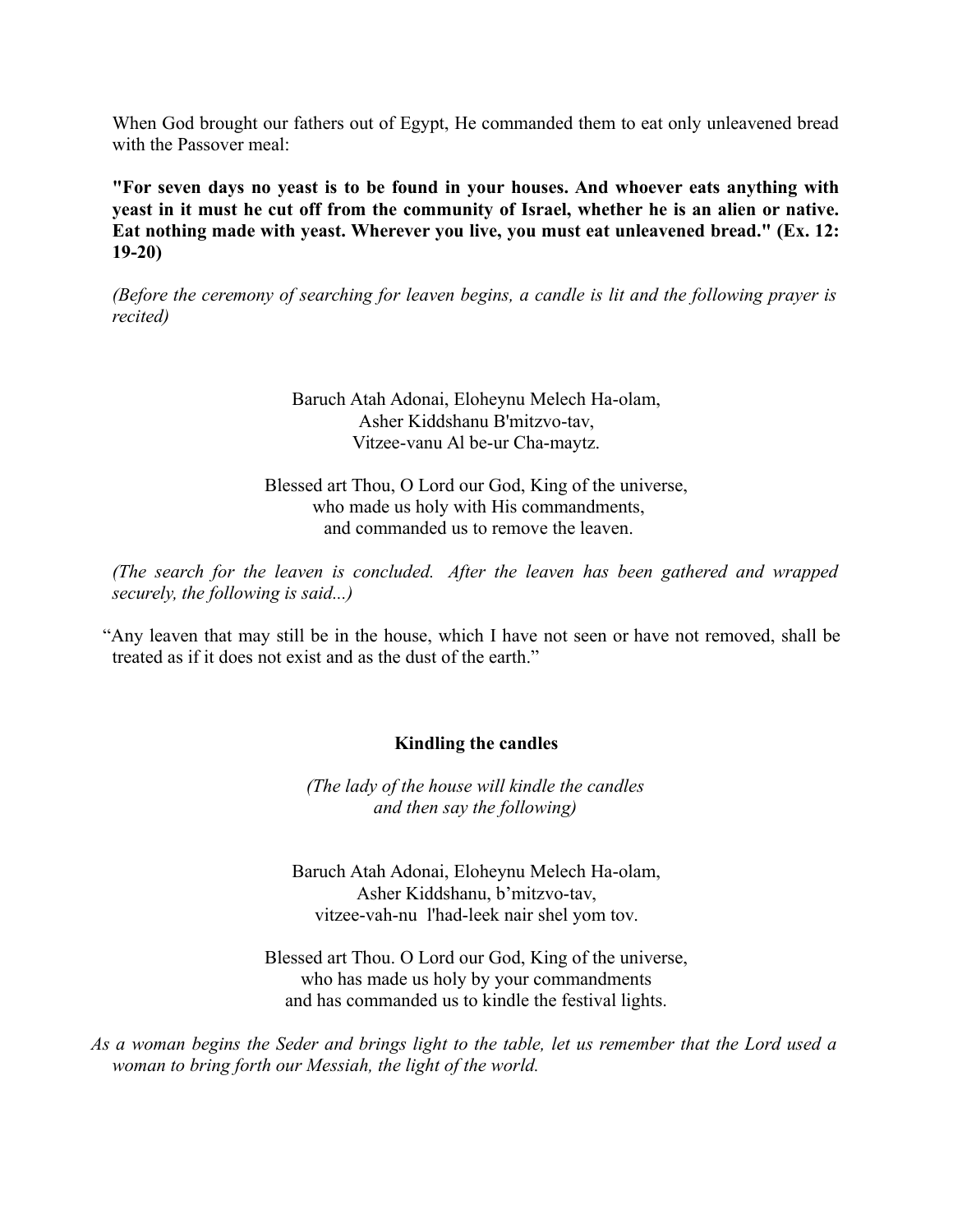#### *(Fill the first cup and say the Kiddush)*

#### Baruch Atah Adonai, Eloheynu Melech Ha-olam, Boray P'ree Hagaphen.

#### Blessed art Thou, O Lord our God, King of the universe, Creator of the fruit of the vine.

Blessed art Thou, O Lord our God, King of the universe, who makes a distinction between the holy and the plain, between light and darkness, between Israel and the other nations, between the seventh day and the six days of work. You have distinguished and made holy your people with your holiness. Blessed art Thou, who makes a distinction between holiness and holiness.

> Baruch Atah Adonai, Eloheynu Melech Ha-olam, She-hech-ee-anu, V'keey'manu, V'hee-gee-anu Laz-man Hazeh.

Blessed art Thou, 0 Lord our God, King of the universe, who has kept us in life, preserved us, and has enabled us to reach this season

*(Drink the first cup of wine)*

#### **Urchatz**

*(Wash your hands, without saying the blessing.)*

#### **Carpas**

*(Parsley is dipped in salt water, distributed to everyone at the table, and the following blessing is said:)*

> Baruch Atah Adonai, Eloheynu Melech Ha-olam, Boray P'ree Ha-ada-ma.

Blessed art Thou. O Lord our God, King of the universe, Creator of the fruit of the earth.

*(All eat the parsley)*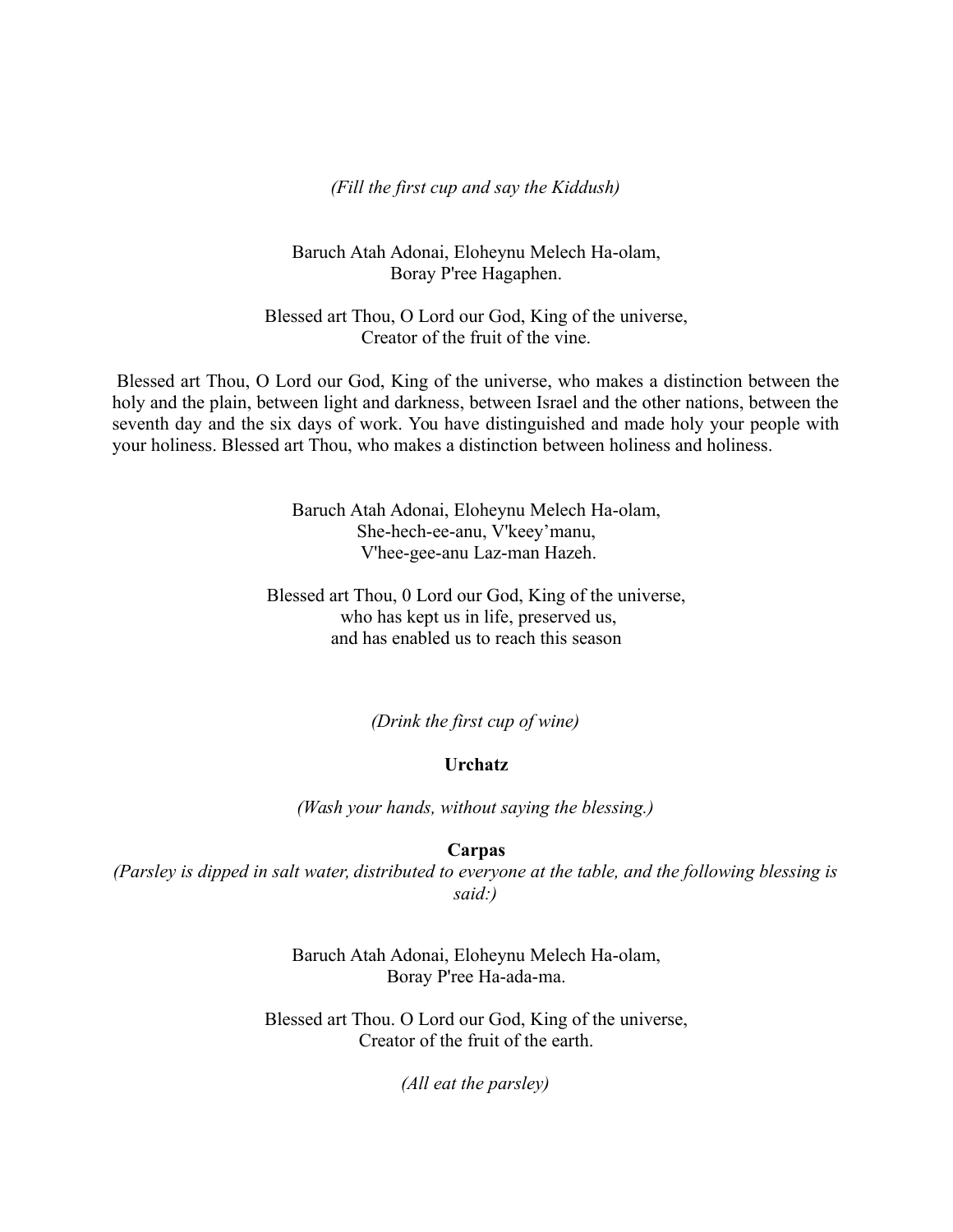The wine which is red represents the blood of the Passover Lamb. The parsley represents the hyssop used to put the blood of the lamb upon the top and sides of the door frame. The salt water represents the Red Sea; as well as the tears shed in Egypt.

#### **Yachatz**

*The matzah is found in its covering, a unified holder (matzah tosh) comprised of three sections. The middle matzah is removed and broken in half. Leave half of it in the holder. The other half is wrapped in a napkin and put aside until after supper for the Afikomen (Have the children close their eyes and hide the Afikomen.)*

The reason why the middle matzah is broken is not clear in Jewish tradition. Some rabbis claim the unity stands for Abraham, Isaac and Jacob; others say for the Cohanim, the Levites, and for Israel. But these interpretations do not explain why the middle matzah is broken. As Messianic believers, we understand this tri-unity represents God, who is One, yet three: Father, Son, and Holy Spirit, one God eternally existent in three persons.

#### **Maggid**

The Lord said to Moses and Aaron in Egypt, "This month is to be for you the first month of the year. Tell the whole community of Israel that on the tenth day of the month, each man is to take a Lamb for his family, one for each household…The animals you choose must be year old males without defect; you may take them from the sheep or the goats. Take care of them until the fourteenth day of the month, when all the people of the community of Israel must slaughter them at twilight. They are to take some of the blood and put it on the sides and tops of the door frames of the houses where they eat the lambs. That same night they are to eat the meat roasted over the fire, along with the bitter herbs, and bread made without yeast. Do not eat the meat raw or cooked in water, but roast it over the fire…Do not leave any of it until morning. If some is left until morning, you must burn it. This is how you are to eat it: with your cloak tucked into your belt, your sandals on your feet, and your staff in your hand. Eat it in haste; it is the Lord's Passover. On that night I will pass through Egypt and strike down every firstborn - both men and animals, and I will bring judgment on all the gods of Egypt.

I am the Lord. The blood will be a sign for you on the houses where you are; and when I see the blood, I will pass over you. No destructive plague will touch you when I strike Egypt." (Ex. 12:1-13)

As God saw the blood and passed over the houses of the Israelites; so does He pass over sins when He sees Yeshua's blood shed on our behalf.

We keep Passover to remember the physical deliverance God gave us in Egypt and we keep Messiah's Passover to remind us of the spiritual deliverance He brings us from sin.

> *The second cup of wine is filled. The youngest asks the four questions*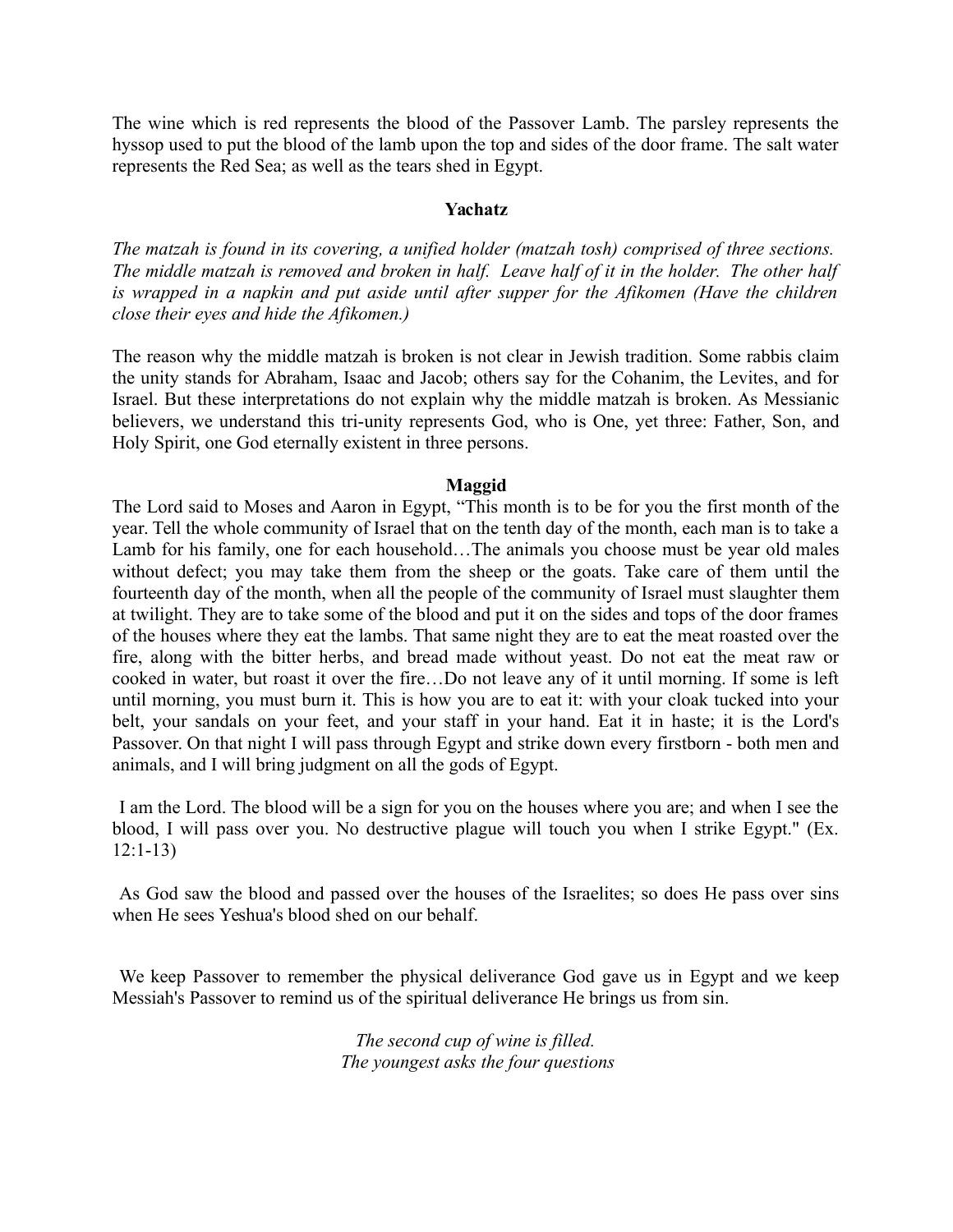#### **The Four Questions**

Ma Nish-tah-na Ha-lai-lah Ha-zeh Me-cal Ha-lai-lote?

- 1. She-b'khal Ha-lae-lote Aw-nu Okh-lean Kha-matz U-matzah. Halai-lah Ha-zeh Koo-Low Matzah:
- 2. She-b'khal Ha-lae-lote Aw-nu Okh-lean Sh-are Y'ra-kot Halai-lah Ha-zeh Maror:
- 3. She-b'khal Ha-lae-lote Ain Aw-nu Mat-be-lean A-fee-loo-Paam Eh-khat. Ha-Lai-lah Hazeh Sh'tay F'-amim.
- 4. She-b'khal Ha-lai-lote Aw-nu Okh-lean Bayn Yoshveen Uvayn M'subeen. Ha-lai-lah Hazeh Koo-lah-nu M'subeen:

#### **Why is this night different from all other nights?**

- 1. On all other nights, we eat either leavened bread, or matzah; on this night why do we eat only matzah?
- 2. On all other nights we eat vegetables and herbs of any kind; on this night, why do we eat only bitter herbs?
	- 3. On all other nights, we never dip our herbs even once; on this night, why do we dip them twice?
- 4. On all other nights we eat sitting up or reclining; on this night, why do we eat in a reclining position?

#### **The Answer**

We were slaves of Pharaoh in Egypt and the Lord our God brought us out from there with a strong hand and an outstretched arm. If God had not brought our forefathers out from Egypt, then even we, and our children and our children's children might still have been enslaved to Pharaoh in Egypt. Therefore, even if we were all wise, all people of understanding, even if we were all old and well learned in the Torah, it would still be our duty to tell the story of the departure from Egypt. And the more one tells of the departure from Egypt, the more He is to be praised.

Blessed is God, who gave the Torah to His people Israel. The Torah speaks about four sons: one who is wise and one who is contrary: one who is simple and one who does not even know how to ask a question. The four sons represent four responses people may have to God and His Word.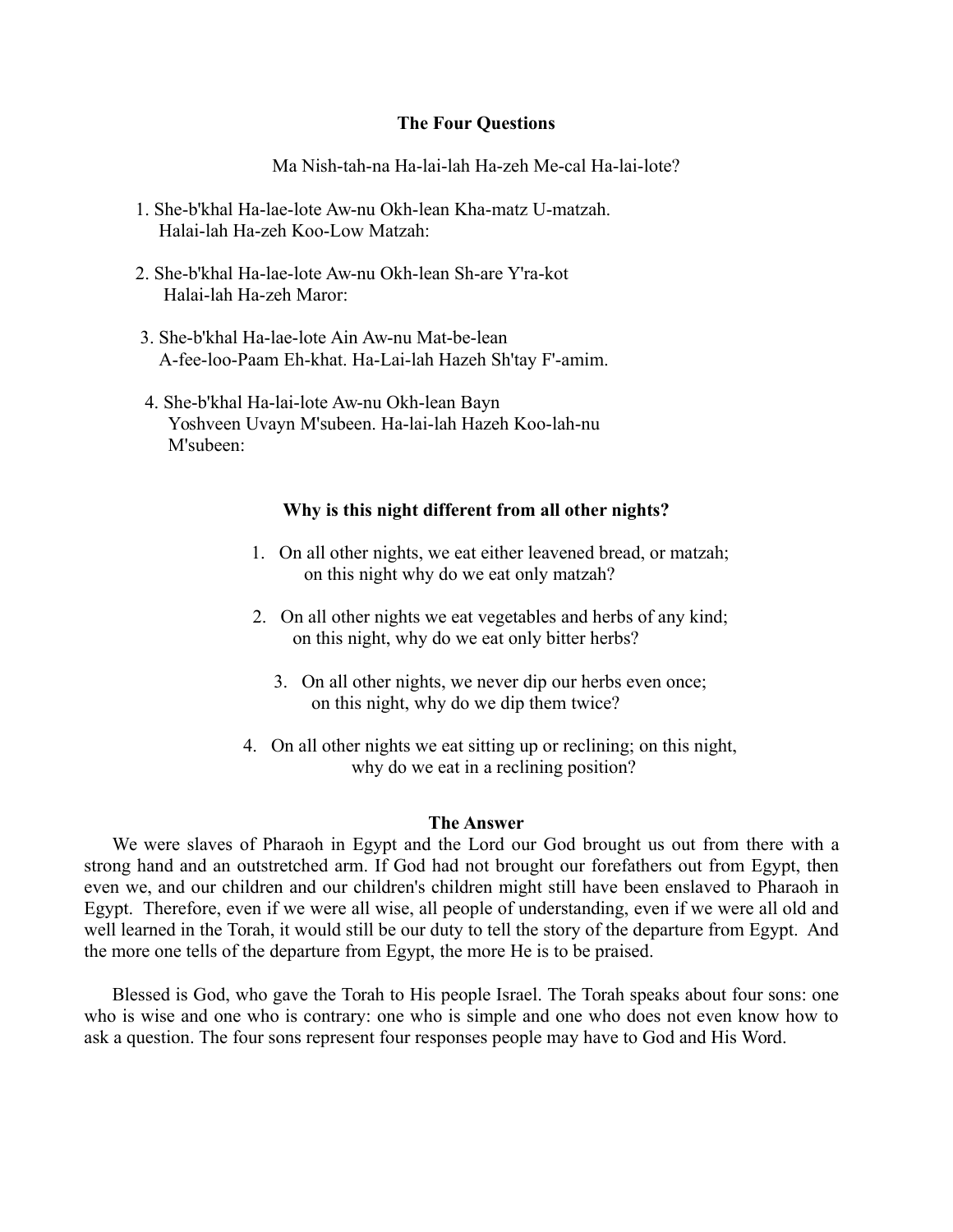The wise son asks: "What is the meaning of the rules, laws and customs which the Lord our God has commanded us?" You shall explain to him all the laws of the Passover, to the very last detail about the Afikoman.

The contrary son asks: "What is the meaning of this service to you?" Saying you, he excludes himself; therefore, tell him plainly, "I do this because of what the Lord did for me when I came forth from Egypt" It is necessary for each person to look upon himself as if he personally came forth from Egypt.

Likewise, it is necessary for each person to have his own relationship with God. It is not enough to have a relative or friend who believes in Yeshua. But each person must receive Him as his Messiah and atonement. As Yochanan Ben Zachariah said, "...do not begin to say to yourselves, 'we have Abraham as our father', for I tell you that out of these stones, God can raise up children for Abraham. Produce fruits in keeping with repentance". (Luke 3:8)

The simple son asks, "What is this?" To him you shall say, "With a strong hand the Lord brought us out of Egypt."

As for the son who does not even know how to ask a question you must begin for him, as it is written in the Scriptures. "You shall tell your children on that day, this is done because of that which the Lord did for me when I came forth out of Egypt".

#### **The cup of judgment**

*(As each of the ten plagues is named a drop of wine is removed from the cup with a finger and splashed onto the plate)*

1. Blood

2. Frogs 3. Gnats

4. Flies

5. Cattle disease

6. Boils

7. Hail

8. Locusts

9. Darkness 10. Slaying of the first born

> **Dayenu** Had He brought us out from Egypt And not judged them, *It would have been enough for us!*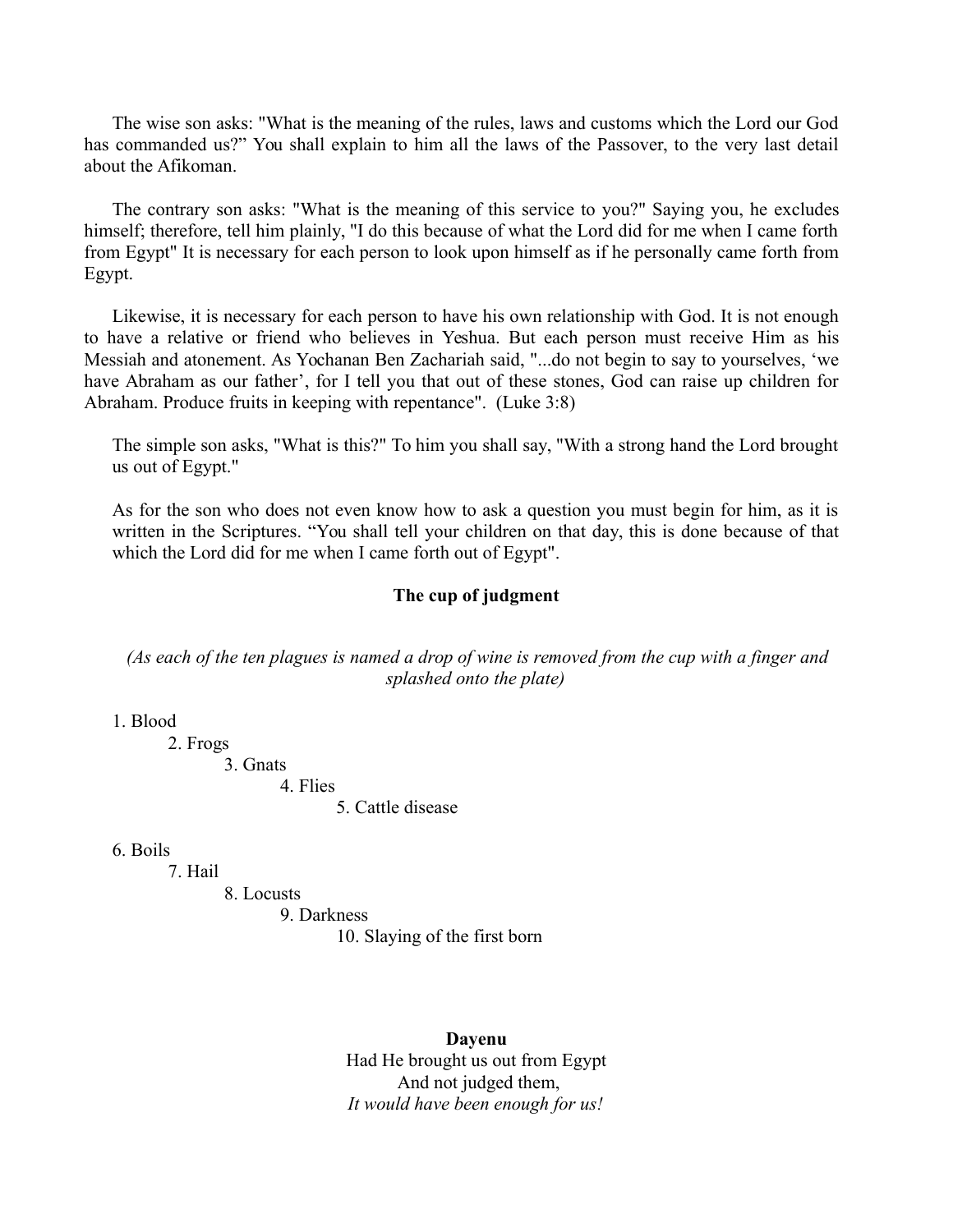Had He judged them And not judged their idols *It would have been enough for us!*

Had He judged their idols And not slain their first born *It would have been enough for us!*

Had He slain their first born And not given us their property, *It would have been enough for us!*

Had He given us their property And not divided the sea for us, *It would have been enough for us!*

Had He divided the sea for us And not brought us through on dry ground. *It would have been enough for us!*

Had He brought us through on dry ground And not drowned our oppressors. *It would have been enough for us!*

Had He drowned our oppressors And not helped us forty years in the desert, *It would have been enough for us!*

Had He helped us forty years in the desert And not fed us manna. *It would have been enough for us!*

Had He fed us manna And not given us the Sabbath, *It would have been enough for us!*

Had He given us the Sabbath And not brought us to Mount Sinai. *It would have been enough for us!*

Had He brought us to Mount Sinai And not given us the Torah, *It would have been enough for us!*

Had He given us the Torah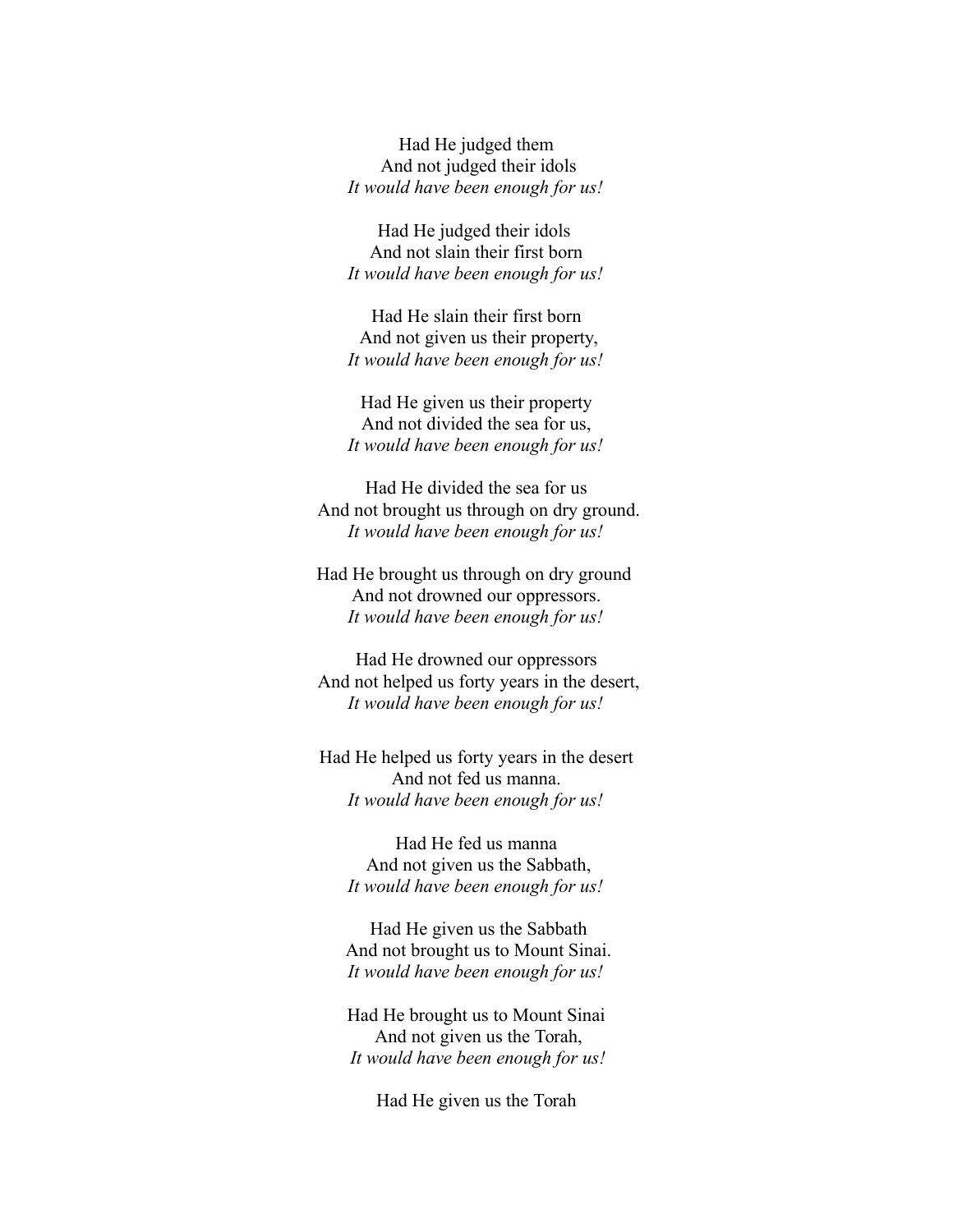And not brought us into the Land of Israel. *It would have been enough for us!*

Had he brought us to the Land of Israel And not built us the Holy Temple, *It would have been enough for us!*

As followers of the Messiah, we will add a further "Dayenu" knowing that if God had only provided atonement for us through the death of the Messiah; it would have been enough for us. But He did much more. God did not abandon Yeshua to the grave, but raised Him from the dead as King of kings and Lord of lords, and blessed are those whose names are written in the Lamb's Book of Life, for they too will live and reign with Him for ever and ever!

#### **The Passover Offering**

The Passover offering which our forefathers ate in temple times - what was the reason for it? Because the Holy One, blessed be He, spared the lives of our forefathers in Egypt, as it is written, "and when your children ask you, 'what does this mean?' then you tell them, 'it is the Passover sacrifice to the Lord who passed over the houses of the Israelites in Egypt and spared our homes when He struck down the Egyptians," (Ex, 12:26-27)

It is also written, "He was oppressed and afflicted, yet He did not open His mouth; He was led like a lamb to the slaughter, and as a sheep is silent before her shearers, so He did not open His mouth." (Isaiah 53:7)

Also, "John saw Yeshua coming to him and said, 'Behold the Lamb of God who takes away the sin of the world,'" (John 1:29)

#### **The Matzah**

This Matzah which we eat...What is the reason for it? It is because there was not enough time for our fathers' dough to rise when the Holy One, blessed be He, redeemed them, as the Scriptures say, 'They baked cakes of unleavened bread, the dough was without yeast because they did not have time to prepare food because they had been driven out of Egypt." (Exodus 12:39)

The Matzah is unleavened; in its baking, it is pierced and striped. It is unleavened because it is to be without contamination, a symbol of sin. Pierced and striped, it illustrates the Messiah, who being without sin was pierced for our iniquities and by His stripes we are healed. (Isaiah 53:5)

#### The Bitter Herbs

This bitter herb (maror) which we eat...what is the reason for it?" It is because the Egyptians embittered the lives our ancestors in Egypt, as it is written: "So they put slave drivers over them to oppress them with forced labor...but the Egyptians came to dread the Israelites and worked them ruthlessly. They made their lives bitter with hard labor in brick and mortar and with all kinds of work in the fields; in all their hard labor, the Egyptians used them ruthlessly. (Ex. 1:11-14) The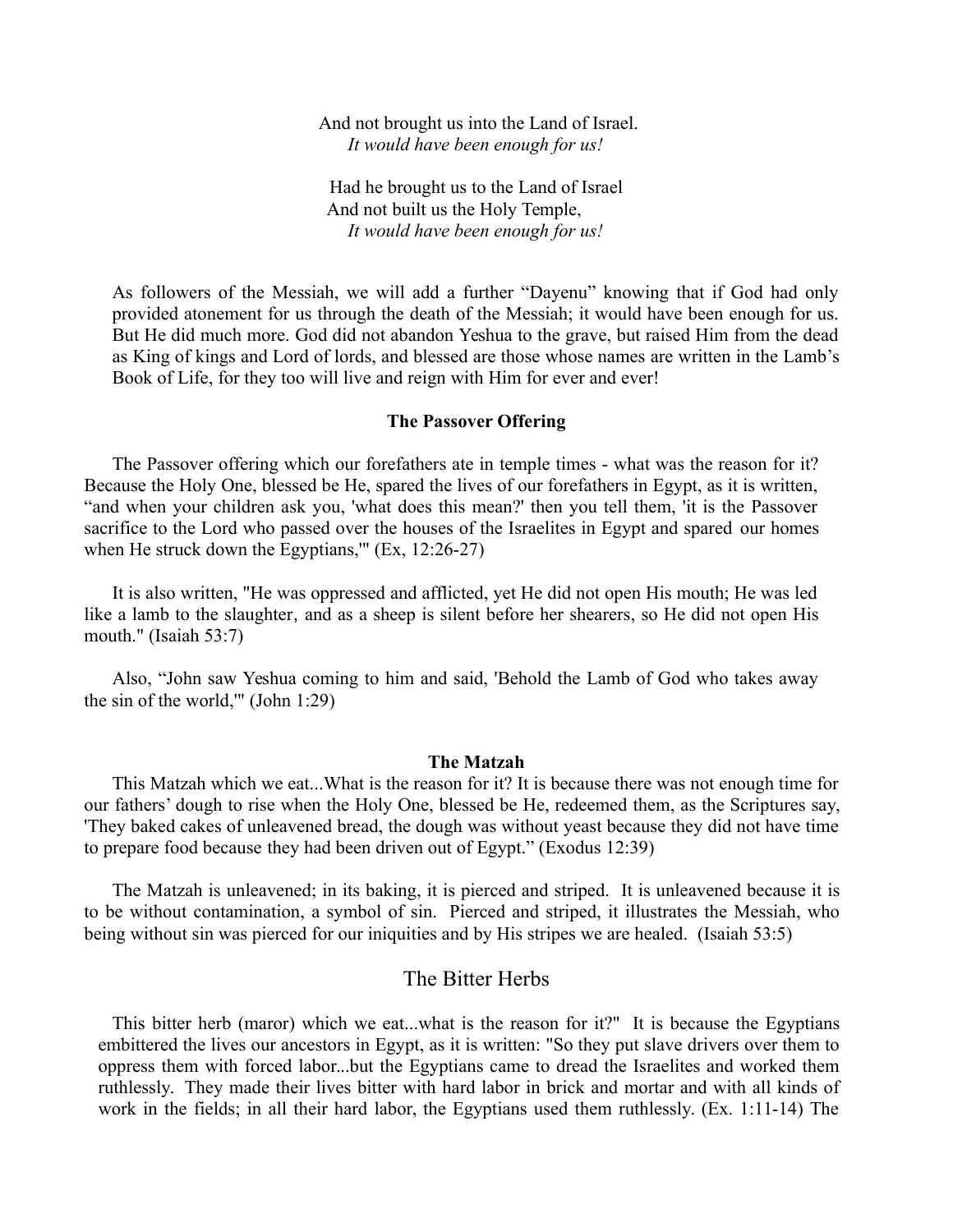bitter herb reminds us of the sorrow, persecution, and suffering of our people, but praise be to the Mighty One of Israel who delivered His people from the house of bondage in Egypt.

#### *(The second cup is raised, and all recite…)*

Therefore, we are bound to thank, praise, laud, glorify, extol, honor, bless, exalt, and reverence Him, who performed for our fathers and for us all these miracles. He brought us from slavery into freedom; from sorrow into joy; from mourning into festivity and from servitude into redemption.

We praise God for the redemption He has brought us: redemption from slavery, through the death of Egypt's first born: redemption from sin, through the death of God's Son. It is written, "For God so loved the world, that He gave His one and only Son, that whoever believes in Him will not perish, but will have everlasting life."

#### Baruch Atah Adonai, Eloheynu Melech Ha-olam, Boray p'ree Ha-gaphen.

Blessed art Thou, O Lord our God, King of the universe, Creator of the fruit of the vine.

*(All drink the second cup of wine.)*

#### **Rakhatz**

*(Wash the hands and say…)*

Baruch Atah Adonai, Eloheynu Melech Ha-olam, Asher Kiddshanu B'mitzvo-tav, Vitzee-vanu al n'tee-lat ya-da-yim

Blessed art Thou, O Lord our God, King of the universe, who made us holy with His commandments, and commanded us concerning the washing of hands

Motzi and Matzah

(*Take remaining half of middle piece of Matzah still in Matzah tosh along with 2 other pieces of Matzah, if necessary, break into small pieces and distribute 3 pieces to each person at the table) (Say the blessing over the Matzah)*

> Baruch Atah Adonai, Eloheynu Melech Ha-olam, Ha-motzi Lechem Min Ha-aretz.

Blessed art Thou O Lord our God, King of the universe, who brings forth bread from the earth.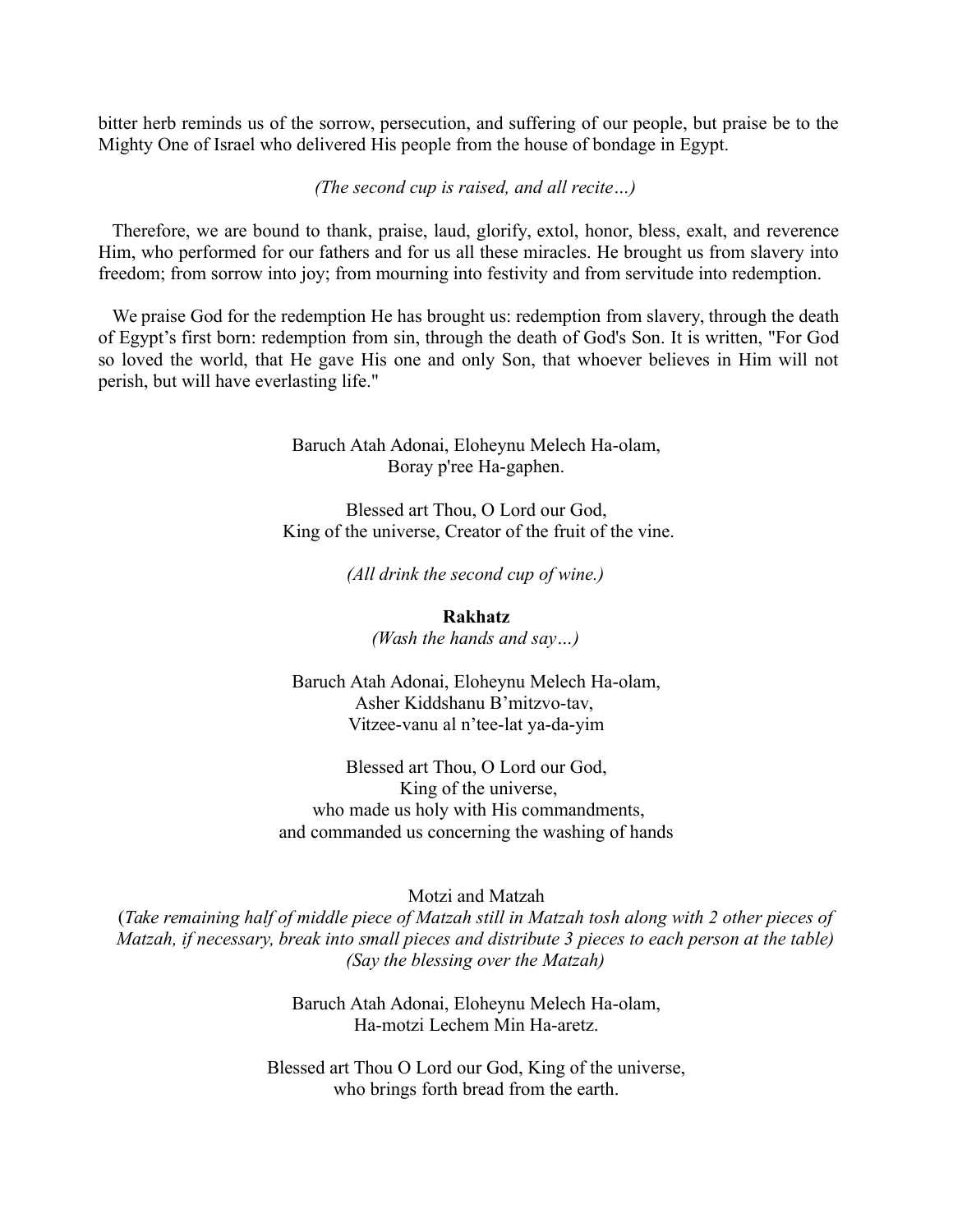Baruch Atah Adonai, Eloheynu Melech Ha-olam, Asher Kiddshanu B'mitzvo-tav, Vitzee-vanu Al A-khee-lat Matzah.

Blessed art Thou 0 Lord our God, King of the universe, who made us holy in His commandments and commanded us concerning the eating of matzah.

*(Eat the Matzah)*

#### **Bitter Herbs (Maror)**

*(Dip matzah in the bitter herbs and say…)*

Baruch Atah Adonai, Elohanu Melech Ha-olam, Asher Kiddshanu B'mitzvo-tav, Vitzee-vanu Al A-khee-lat maror.

Blessed art Thou, O Lord our God, King of the universe, who made us holy with His commandments, and commanded us concerning the eating of bitter herbs.

#### **Haroseth**

*(Dip matzah in haroseth and say)*

As we eat the sweet after the bitter, so does our God bring sweetness in place of the bitterness of life, as He did for our forefathers before us.

As the bitter herb is a symbol of suffering, the salt water is a symbol of tears, the parsley is a symbol of hyssop, and the wine a symbol of blood; the haroseth is a symbol of the bricks which were made by our people in Egypt.

#### **Betzah**

The egg symbolizes new life for the Israelites as they came forth out of Egypt. The egg also symbolizes "new life" for believers in Yeshua. "If anyone is in the Messiah, he is a new creation, the old has gone, the new has come. (2 Cor. 5: 17)

#### **Shank Bone**

The shank bone is a reminder of the Passover lambs that were slaughtered. For us as believers, it is a reminder of Yeshua, our Passover Lamb.

### *Serve and eat the Passover meal*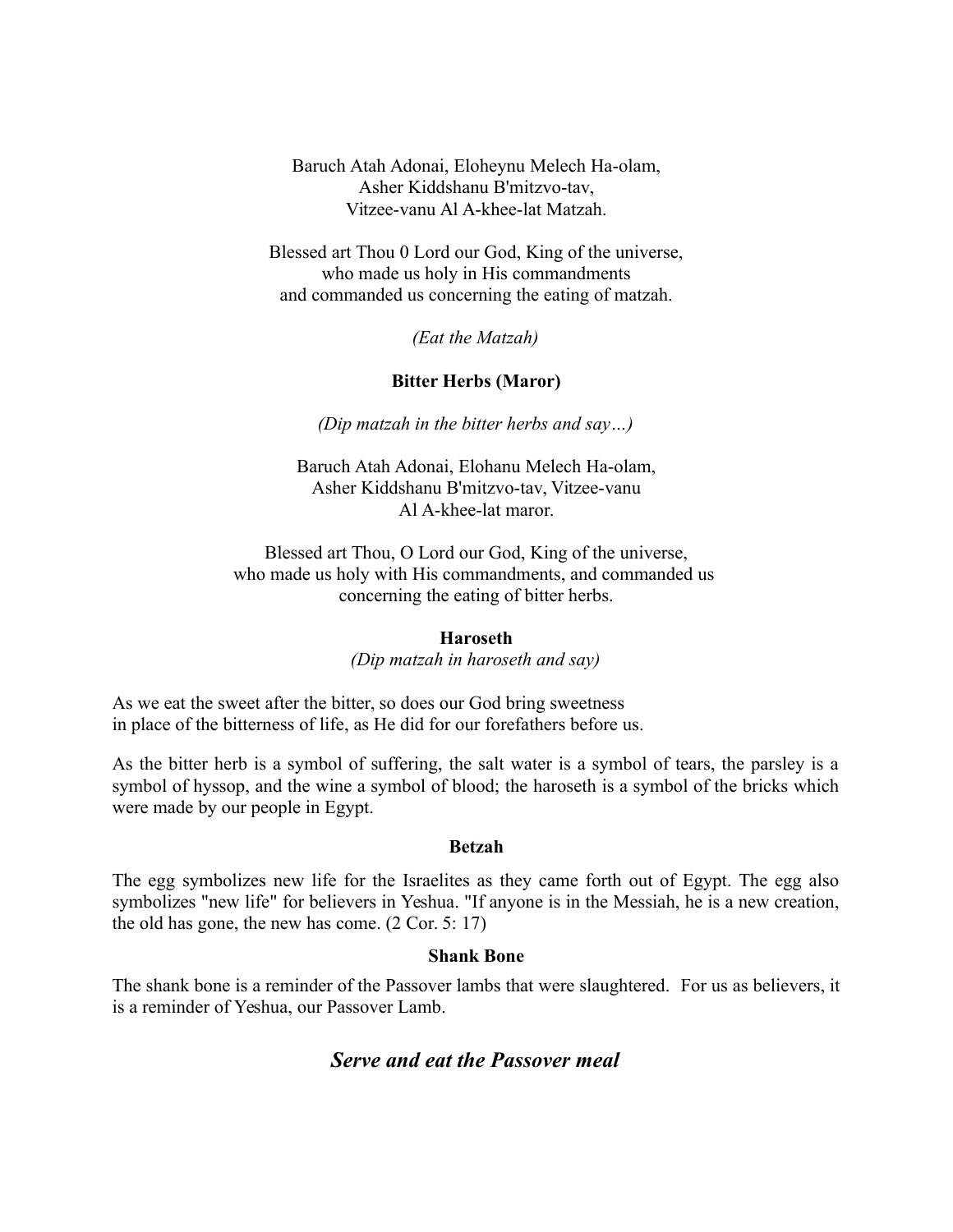#### *(Before resuming, children search for Afikomen – after bringing afikomen back to the table, they receive a "reward". The afikomen is then broken into small pieces and distributed to all at the table)*

Concerning the Afikomen, it is written: "And He took bread, and when He had given thanks, He broke it and said, 'This is my body, which is for you. Do this in remembrance of me.'"

Yeshua said to them, "I tell you the truth, it was not Moses who gave you the bread from heaven, but it is my Father who gives you the true bread from heaven; for the bread of God is He who comes down from heaven and gives life to the world."

"Sir", they said, "from now on, give us this bread."

Then Yeshua declared, "I am the Bread of Life, he who comes to me will never go hungry, and he who believes in me will never go thirsty…I am the Bread of Life. Your fathers ate the manna in the desert, yet they died. But here is the bread that comes down from heaven. If a man eats this bread, he will live forever. This bread is my body, which I give for the life of the world."

It was this middle matzah, which is broken, hidden away, brought back, broken and distributed, that Yeshua pointed to and said, "This is my body which is given for you." Afikoman means *I have come*, but more specifically *that which was hidden, to be brought out later*.

As the matzah is unleavened, striped, pierced, and bruised, so was our Messiah without sin, striped by the Roman's whip, pierced by nails and the soldier's spear, and bruised for our iniquities.

For the one who believes that Yeshua is the Messiah, this Afikomen symbolizes His sacrifice of atonement for our sins so that we might have peace with God.

For the one who does not believe in Yeshua, this is the bread of affliction which our fathers ate during the exodus from Egypt.

> Baruch Atah Adonai, Eloheynu Melech Ha-olam, Ha-motzi lechem min ha-aretz

Blessed art Thou, O Lord our God, King of the universe, Who brings forth bread from the earth.

Baruch Atah Adonai, Eloheynu Melech Ha-olam, Ha-motzi lechem min ha-sha-ma-yim

Blessed art Thou, O Lord our God, King of the universe, Who brought forth bread from heaven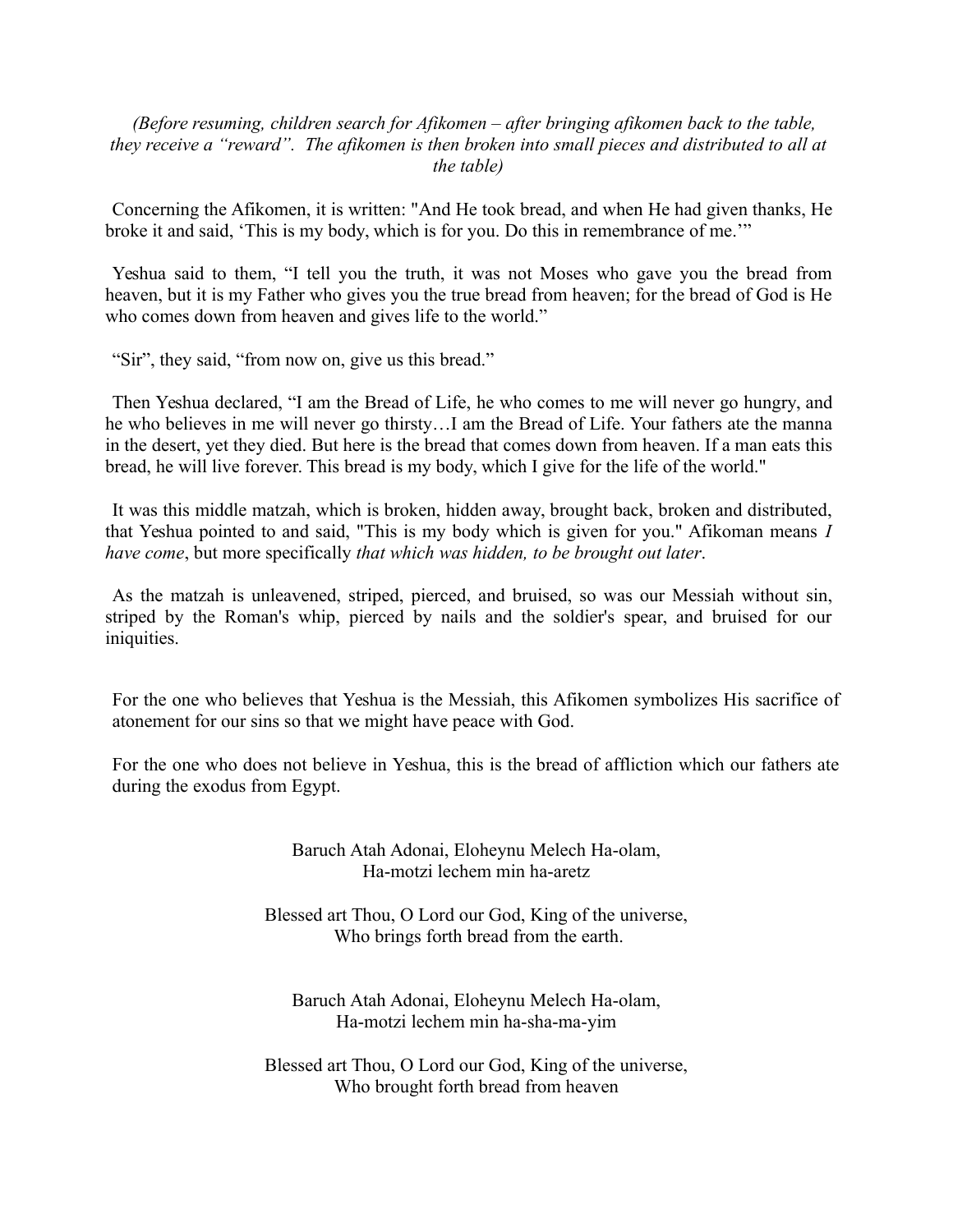*(As you believe in your heart, eat the Afikomen)*

# **The Cup of Redemption**

*(The third cup is filled)*

This cup, the cup of redemption symbolizes God's promise of redemption from slavery. It was this cup, after supper, in the upper room that Yeshua raised and said, "This cup is the New Covenant in my blood, which is shed for you." He died to give us atonement from sin and new life with God; just as the Passover Lamb was sacrificed to bring us redemption.

For the believer in Yeshua this cup symbolizes our participation in the New Covenant, that God has forgiven our sins because of Yeshua's sacrifice.

For the one who does not believe in Yeshua, this cup symbolizes the redemption from slavery in Egypt.

> Baruch Atah Adonai. Eloheynu Melech Ha-olam, Boray p'ree Hagaphen.

Blessed art Thou. O Lord our God. King of the universe, Creator of the fruit of the vine.

*(Let each one drink according to his faith)*

*(Open the door for Elijah the prophet)*

Yochanan ben Zachariah, whom Yeshua spoke of as the forerunner of Himself, fulfilled the role of Elijah. The prophet Malachi wrote, "See, I will send my messenger who will prepare the way before me. Then suddenly, the Lord you are seeking will come to His Temple; the messenger of the covenant, whom you desire will come, says the Lord Almighty." (Malachi 3: I)

Concerning Yochanan, it is written:

"And so Yochanan came… preaching repentance for the forgiveness of sins. The whole Judean countryside and all the people of Jerusalem went out to him. This was his message, 'after me will come one more powerful than I, the thongs of whose sandals, I am unworthy to untie.'" (Mark 1:4, 5, 7)

## **The cup of praise**

*(Pour the fourth cup of wine)*

Give thanks to the Lord for He is good;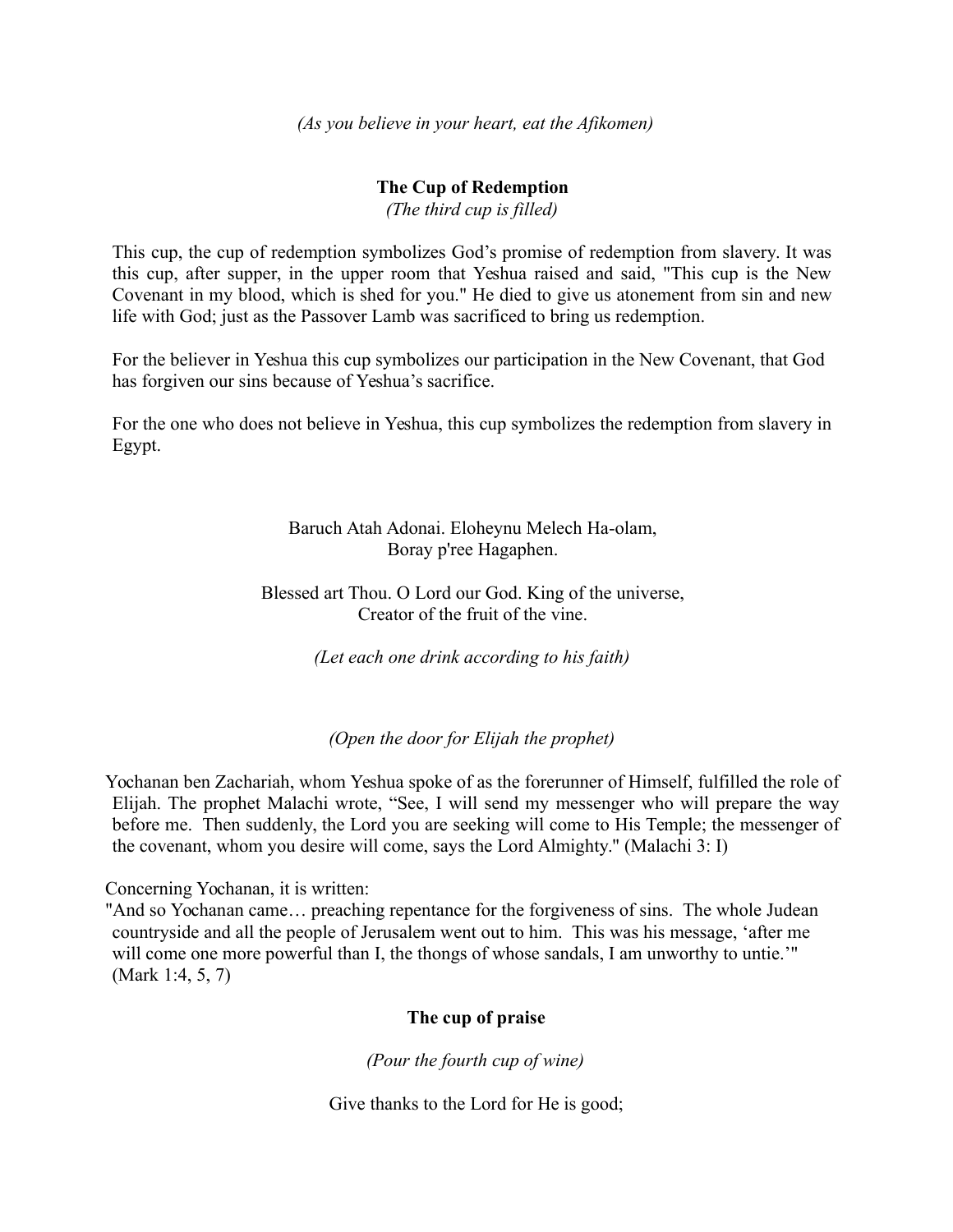*His mercy endures forever! Give* thanks to the God of gods; *His mercy endures forever!* Give thanks to the Lord of lords; *His mercy endures forever!* To Him who alone performs wondrous deeds; *His mercy endures forever!* To Him who made the heavens in wisdom; *His mercy endures forever!* Who expanded the earth above the waters; *His mercy endures forever!* Who made the great lights: *His mercy endures forever!* The sun to rule by day: *His mercy endures forever!* The moon and stars to rule by night *His mercy endures forever!* Who smote the Egyptians in their first born: *His mercy endures forever!* And brought Israel out from among them: *His mercy endures forever!* With a strong hand and an outstretched arm: *His mercy endures forever!* Who divided the Red Sea in two: *His mercy endures forever!* And caused Israel to pass through its midst: *His mercy endures forever!* And overthrew Pharaoh and his army: *His mercy endures forever!* To Him who guided us through the wilderness: *His mercy endures forever!* Who smote great kings: *His mercy endures forever!* And slew mighty kings: *His mercy endures forever!* And gave their land as an inheritance: *His mercy endures forever!* As an inheritance to Israel, His servant: *His mercy endures forever!* Who remembered us in our humiliation: *His mercy endures forever!* And redeemed us from our oppressors: *His mercy endures forever!*

> Who gives food to all flesh *His mercy endures forever!*